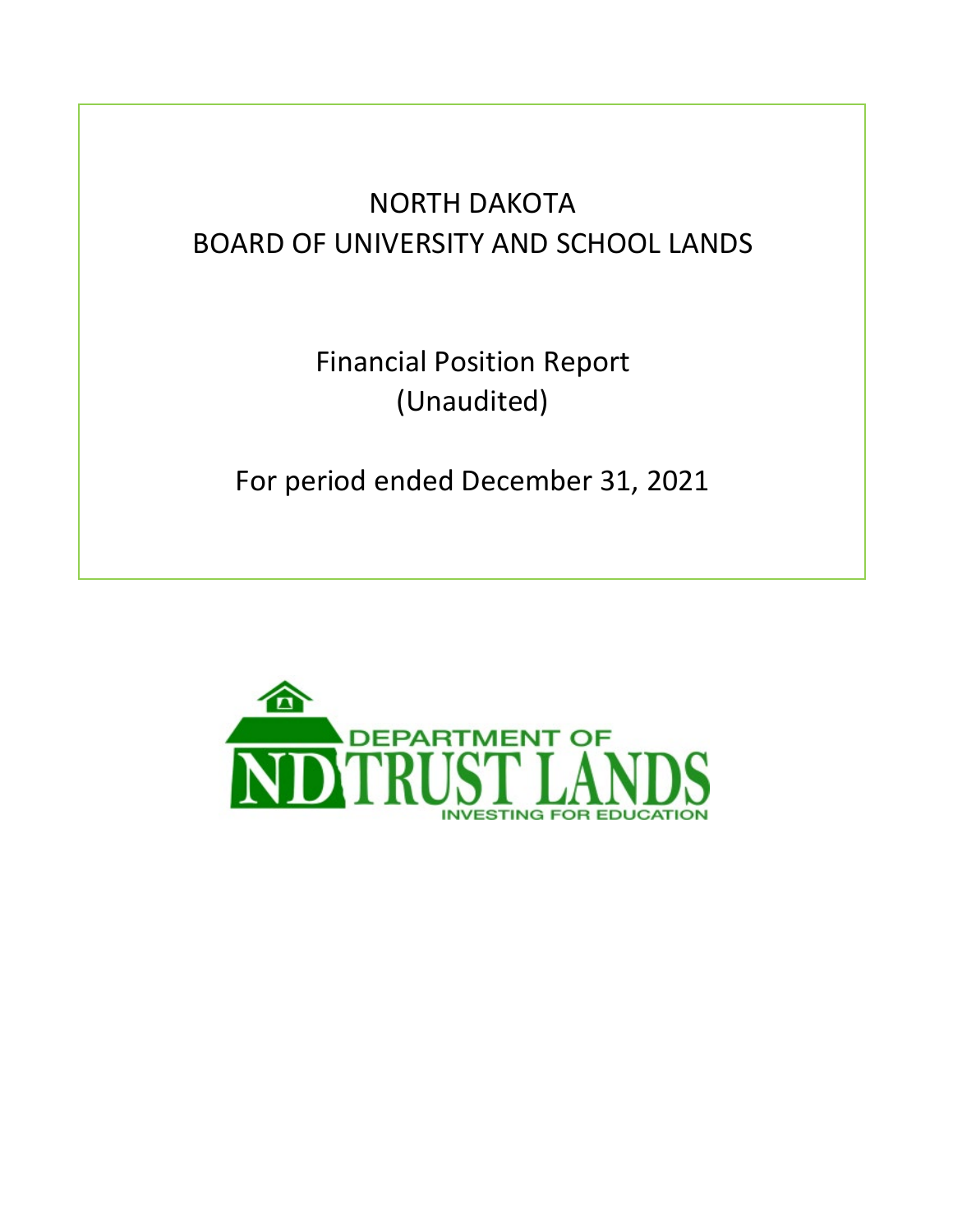### **Board of University and School Lands Comparative Financial Position (Unaudited)**

#### **Schedule of Net Assets**

| <b>Assets by Trust:</b>                | December 31, 2021 | December 31, 2020 |
|----------------------------------------|-------------------|-------------------|
| <b>Common Schools</b>                  | \$5,964,460,348   | \$5,186,131,507   |
| North Dakota State University          | 91,192,104        | 80,160,150        |
| School for the Blind                   | 16,108,210        | 14,300,967        |
| School for the Deaf                    | 25,504,235        | 23,311,006        |
| State Hospital                         | 17,013,068        | 15,704,093        |
| Ellendale <sup>*</sup>                 | 29,358,585        | 25,657,357        |
| Valley City State University           | 15,923,916        | 14,206,204        |
| Mayville State University              | 11,111,715        | 9,276,720         |
| Youth Correctional Center              | 32,241,712        | 27,458,337        |
| State College of Science               | 23,075,465        | 20,654,485        |
| School of Mines **                     | 28,065,703        | 24,736,157        |
| Veterans Home                          | 6,296,531         | 5,807,126         |
| University of North Dakota             | 43,567,518        | 38,829,851        |
| Capitol Building                       | 4,907,025         | 4,885,599         |
| Strategic Investment and Improvements  | 650,822,205       | 534,489,225       |
| Coal Development                       | 71,478,690        | 71,189,113        |
| <b>Indian Cultural Education Trust</b> | 1,490,668         | 1,374,708         |
| Theodore Roosevelt Presidental Library | 57,712,515        | 52,069,806        |
| Total                                  | \$7,090,330,213   | \$6,150,242,411   |
| <b>Assets by Type:</b>                 |                   |                   |
| Cash                                   | \$411,232,346     | \$172,428,450     |
| Receivables                            | 35, 165, 945      | 20,989,554        |
| Investments ***                        | 6,582,535,580     | 5,816,021,499     |
| Office Building (Net of Depreciation)  | 278,609           | 336,120           |
| Farm Loans                             | 4,896,046         | 6,158,502         |
| <b>Energy Construction Loans</b>       |                   | 921,348           |
| <b>Energy Development Impact Loans</b> | 9,393,164         | 10,162,461        |
| School Construction Loans (Coal)       | 29,495,505        | 38,908,935        |
| Due to/from Other Trusts and Agencies  | 17,333,018        | 84,315,542        |
| Total                                  | \$7,090,330,213   | \$6,150,242,411   |

#### **\* Ellendale Trust**

The following entities are equal beneficiaries of the Ellendale Trust:

Dickinson State University School for the Blind Minot State University **Veterans Home** Dakota College at Bottineau State Hospital

State College of Science - Wahpeton

#### **\*\* School of Mines**

Benefits of the original grant to the School of Mines are distributed to the University of North Dakota.

#### **\*\*\* Investments**

Includes available cash available for loans, investments, abandoned stock and claimant liability.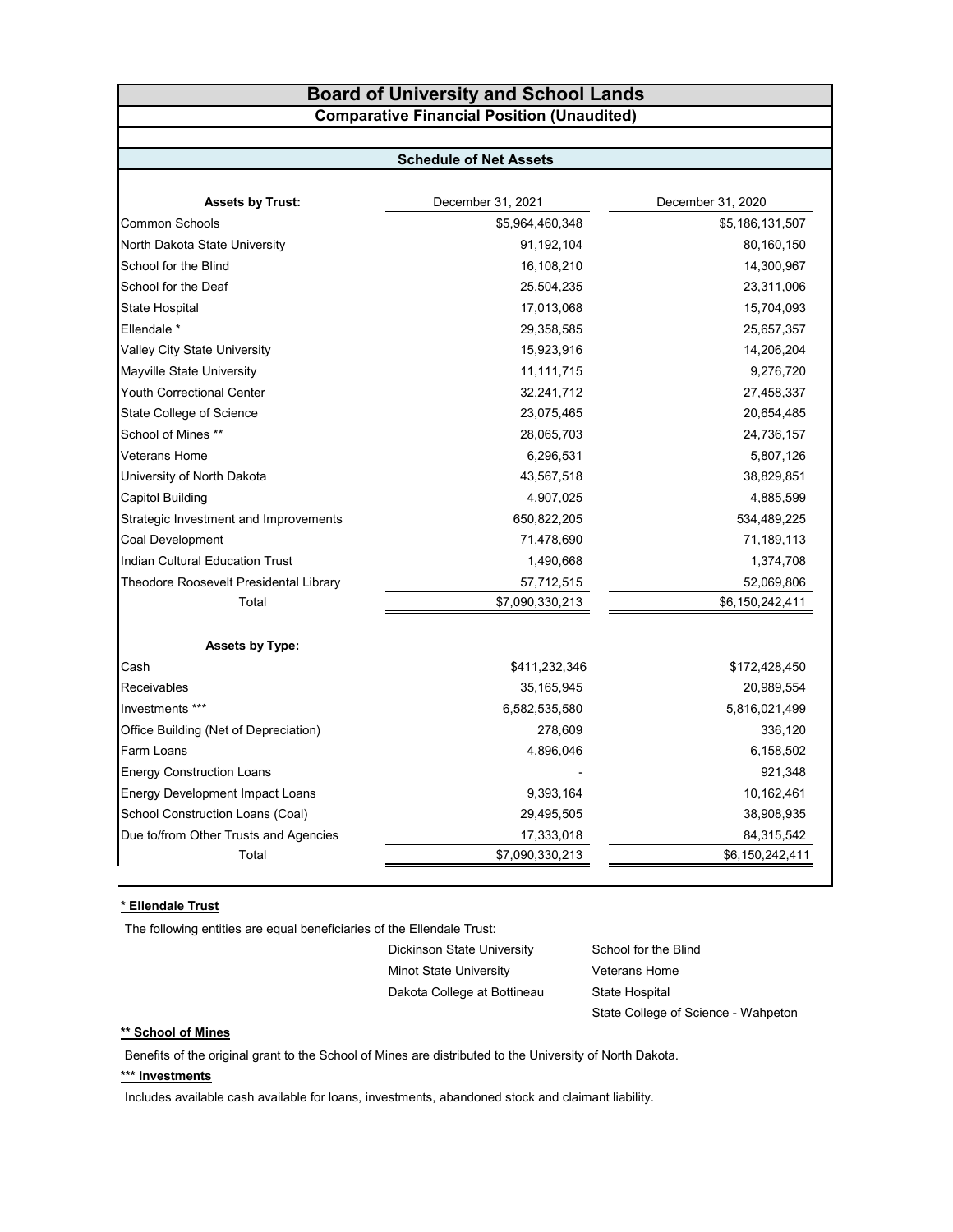| <b>Board of University and School Lands</b>  |                                                   |                   |  |
|----------------------------------------------|---------------------------------------------------|-------------------|--|
|                                              | <b>Comparative Financial Position (Unaudited)</b> |                   |  |
| <b>Combined Permanent Trusts</b>             |                                                   |                   |  |
|                                              | December 31, 2021                                 | December 31, 2020 |  |
| <b>Balance Sheet</b>                         |                                                   |                   |  |
| <b>Assets:</b>                               |                                                   |                   |  |
| Cash                                         | \$134,461,642                                     | \$75,322,448      |  |
| Interest Receivable                          | 33,886,624                                        | 19,696,349        |  |
| Investments                                  | 6,129,624,707                                     | 5,390,225,721     |  |
| Farm Loans                                   | 4,896,046                                         | 6,158,502         |  |
| <b>Energy Construction Loans</b>             |                                                   | 921,348           |  |
| Due from Other Agencies                      | 17,258,148                                        | 10,256,923        |  |
| Office Building (Net of Depreciation)        | 278,609                                           | 336,120           |  |
| <b>Total Assets</b>                          | \$6,320,405,776                                   | \$5,502,917,411   |  |
| Liabilities:                                 |                                                   |                   |  |
| <b>Unclaimed Property Claimant Liability</b> | \$16,461,434                                      | \$16,645,538      |  |
| Due to Other Funds                           | 25,232                                            | 37,915            |  |
| <b>Accounts Payable</b>                      |                                                   |                   |  |
| <b>Total Liabilities</b>                     | 16,486,666                                        | 16,683,453        |  |
|                                              |                                                   |                   |  |
| Equity:                                      |                                                   |                   |  |
| <b>Fund Balance</b>                          | 6,057,564,355                                     | 4,892,120,248     |  |
| Net Income/(Loss)                            | 246,354,755                                       | 594,113,710       |  |
| <b>Total Liabilities and Equity</b>          | \$6,320,405,776                                   | \$5,502,917,411   |  |
| <b>Income Statement</b><br>Income:           |                                                   |                   |  |
| Investment Income                            | \$75,954,702                                      | \$66,462,175      |  |
| Realized Gain/(Loss)                         | 140,505,459                                       | 75,597,218        |  |
| Unrealized Gain/(Loss)                       | (18, 640, 597)                                    | 465,281,588       |  |
| Royalties - Oil and Gas                      | 97,773,499                                        | 45,427,721        |  |
| Royalties - Coal                             | 108,106                                           | 152,512           |  |
| Royalties - Aggregate                        | 116,207                                           | 522,768           |  |
| Bonuses - Oil and Gas                        | 1,134,728                                         | 952,472           |  |
| Bonuses - Coal                               |                                                   |                   |  |
| Rents - Surface                              | 10,377,608                                        | 9,105,758         |  |
| Rents - Mineral                              | 52,351                                            | 144,747           |  |
| Rents - Coal                                 | 20,057                                            | 6,100             |  |
| Rents - Office Building                      |                                                   |                   |  |
| Encumbrances - Surface                       | 15,007                                            |                   |  |
| Sale of Capital Asset                        |                                                   |                   |  |
| Oil Extraction Tax Income                    | 49,409,318                                        | 27,938,930        |  |
| Unclaimed Property Income                    | 11,570,869                                        | 9,403,134         |  |
| <b>Total Income</b>                          | 368,397,314                                       | 700,995,123       |  |
| <b>Expenses and Transfers:</b>               |                                                   |                   |  |
| <b>Investment Expense</b>                    | 2,975,490                                         | 3,011,293         |  |
| In-Lieu and 5% County Payments               |                                                   |                   |  |
| <b>Administrative Expense</b>                | 2,066,359                                         | 1,921,310         |  |
| <b>Operating Expense - Building</b>          | 50,710                                            | 73,810            |  |
| <b>Transfers to Beneficiaries</b>            | 116,950,000                                       | 101,875,000       |  |
| <b>Total Expense and Transfers</b>           | 122,042,559                                       | 106,881,413       |  |
| Net Income/(Loss)                            | \$246,354,755                                     | \$594,113,710     |  |
|                                              |                                                   |                   |  |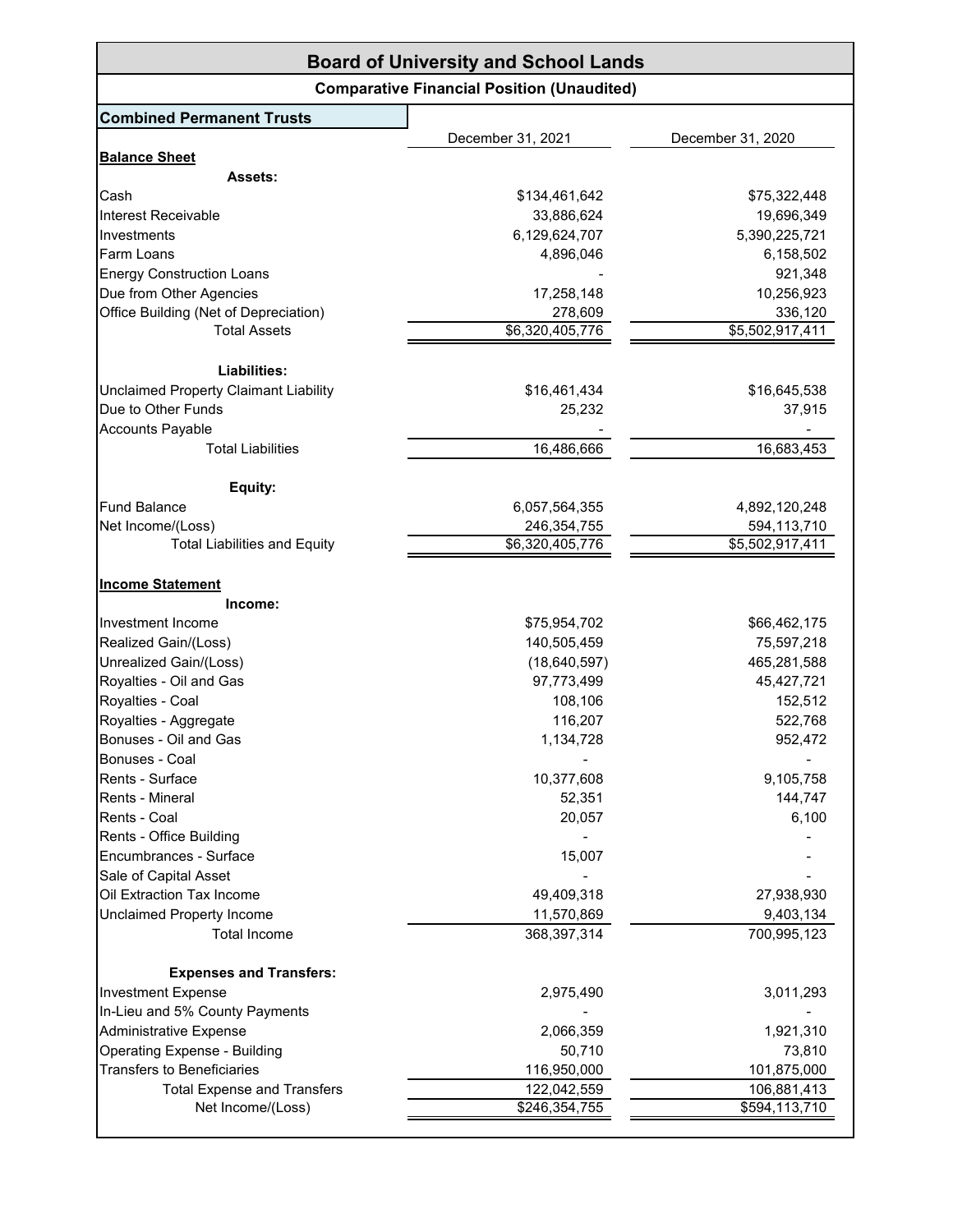| <b>Board of University and School Lands</b> |                                                   |                   |
|---------------------------------------------|---------------------------------------------------|-------------------|
|                                             | <b>Comparative Financial Position (Unaudited)</b> |                   |
| <b>Capitol Building Trust</b>               |                                                   |                   |
|                                             |                                                   |                   |
|                                             | December 31, 2021                                 | December 31, 2020 |
| <b>Balance Sheet</b>                        |                                                   |                   |
| <b>Assets:</b>                              |                                                   |                   |
| Cash                                        | \$1,911,202                                       | \$674,971         |
| Interest Receivable                         | 19,359                                            | 22,542            |
| Investments                                 | 2,976,464                                         | 4,188,086         |
| <b>Total Assets</b>                         | \$4,907,025                                       | \$4,885,599       |
|                                             |                                                   |                   |
| <b>Liabilities:</b>                         |                                                   |                   |
| Due to Other Trusts and Agencies            | \$0                                               | \$0               |
| Equity:                                     |                                                   |                   |
| <b>Fund Balance</b>                         | 3,462,488                                         | 5,535,786         |
| Net Income                                  | 1,444,537                                         | (650,187)         |
| <b>Total Liabilities and Equity</b>         | \$4,907,025                                       | \$4,885,599       |
| <b>Income Statement</b>                     |                                                   |                   |
| Income:                                     |                                                   |                   |
| Investment Income                           | \$16,924                                          | \$40,150          |
| Realized Gain(Loss)                         | 2,797                                             | 1,841             |
| Unrealized Gain/(Loss)                      | (28,039)                                          | (15, 140)         |
| Royalties - Oil and Gas                     | 1,327,934                                         | 341,152           |
| Bonuses - Oil and Gas                       |                                                   | 2,160             |
| Bonus - Coal                                |                                                   |                   |
| Rents - Surface                             | 131,385                                           | 131,368           |
| Rents - Mineral                             | 802                                               | 1,602             |
| Encumbrances - Surface                      | 6,518                                             |                   |
| Royalties - Aggregate                       |                                                   |                   |
| <b>Total Income</b>                         | 1,458,321                                         | 503,133           |
| <b>Expenses and Transfers:</b>              |                                                   |                   |
| <b>Investment Expense</b>                   | (3, 167)                                          | 1,561             |
| In-Lieu and 5% County Payments              |                                                   |                   |
| <b>Administrative Expense</b>               | 16,951                                            | 15,519            |
| <b>Transfers to Facility Management</b>     |                                                   | 1,136,240         |
| <b>Transfers to Legislative Council</b>     |                                                   |                   |
| Transfer to Supreme Court                   |                                                   |                   |
| <b>Total Expense and Transfers</b>          | 13,784                                            | 1,153,320         |
| Net Income/(Loss)                           | \$1,444,537                                       | $($ \$650,187     |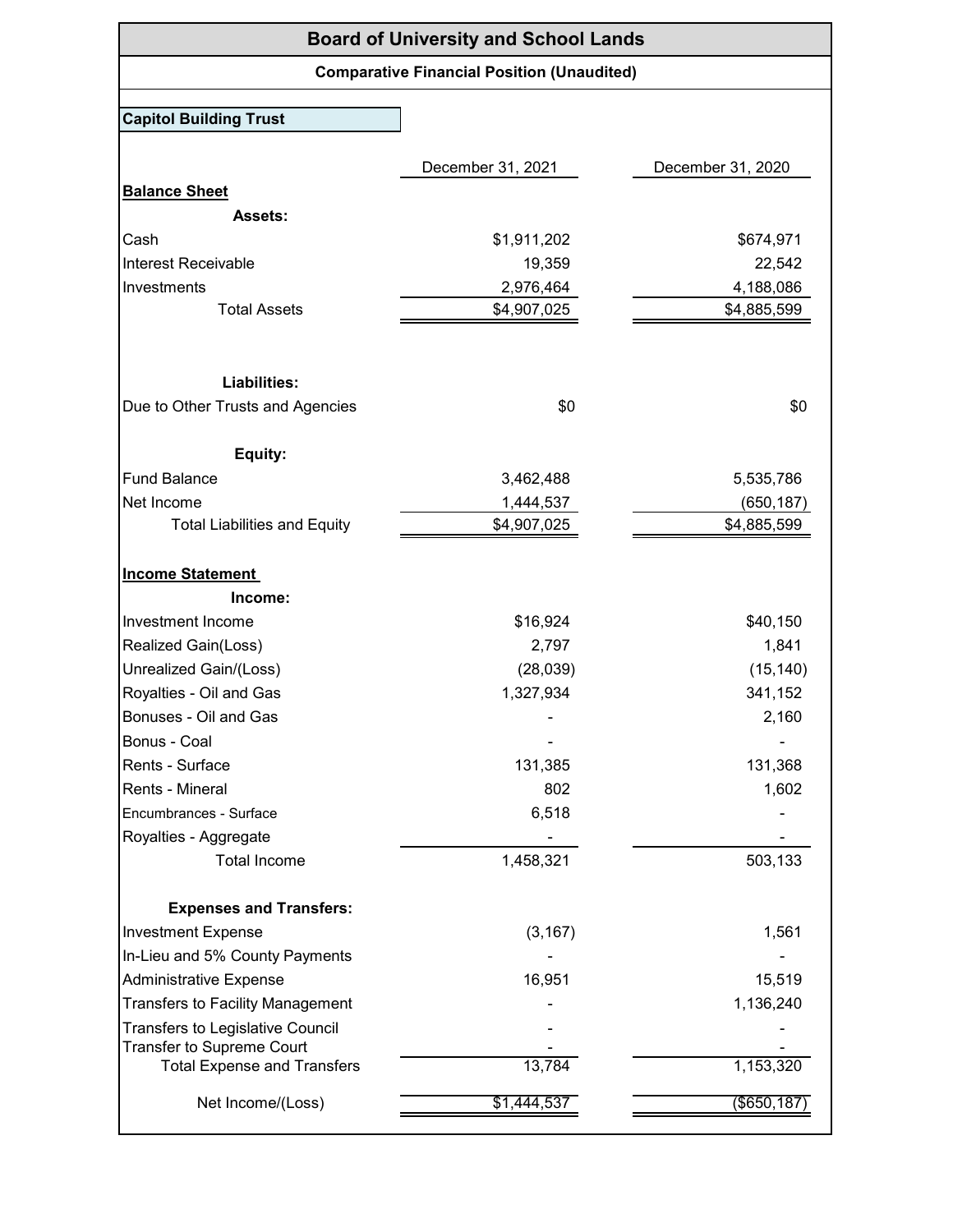# **Board of University and School Lands**

# **Comparative Financial Position (Unaudited)**

## **Coal Development Trust**

|                                       | December 31, 2021 | December 31, 2020 |
|---------------------------------------|-------------------|-------------------|
| <b>Balance Sheet</b>                  |                   |                   |
| Assets:                               |                   |                   |
| Cash                                  | \$1,112,489       | \$1,000,573       |
| Interest Receivable                   | 356,030           | 158,109           |
| Investments                           | 31,046,632        | 20,886,310        |
| Coal Impact Loans                     | 9,393,164         | 10,162,461        |
| <b>School Construction Loans</b>      | 29,495,505        | 38,908,935        |
| Due from other Trusts and Agencies    | 249,567           | 242,409           |
| <b>Total Assets</b>                   | \$71,653,387      | \$71,358,797      |
| Liabilities:                          |                   |                   |
| Due to Other Trusts and Agencies      | \$174,697         | \$169,686         |
| Equity:                               |                   |                   |
| <b>Fund Balance</b>                   | 71,117,671        | 70,750,579        |
| Net Income                            | 361,019           | 438,532           |
| <b>Total Liabilities and Equity</b>   | \$71,653,387      | \$71,358,797      |
| <b>Income Statement</b>               |                   |                   |
| Income:                               |                   |                   |
| Investment Income                     | \$172,970         | \$178,023         |
| Interest on School Construction Loans | 337,595           | 111,090           |
| Realized Gain/(Loss)                  | 28,982            | 8,385             |
| Unrealized Gain/(Loss)                | (290, 500)        | (71, 035)         |
| Coal Severance Tax Income             | 229,791           | 220,847           |
| <b>Total Income</b>                   | 478,838           | 447,310           |
|                                       |                   |                   |
| <b>Expenses and Transfers:</b>        |                   |                   |
| Investment                            | 9,913             | 7,250             |
| Administrative                        | 392               | 1,528             |
| <b>Transfers to General Fund</b>      | 107,514           |                   |
| <b>Total Expense and Transfers</b>    | 117,819           | 8,778             |
| Net Income/(Loss)                     | \$361,019         | \$438,532         |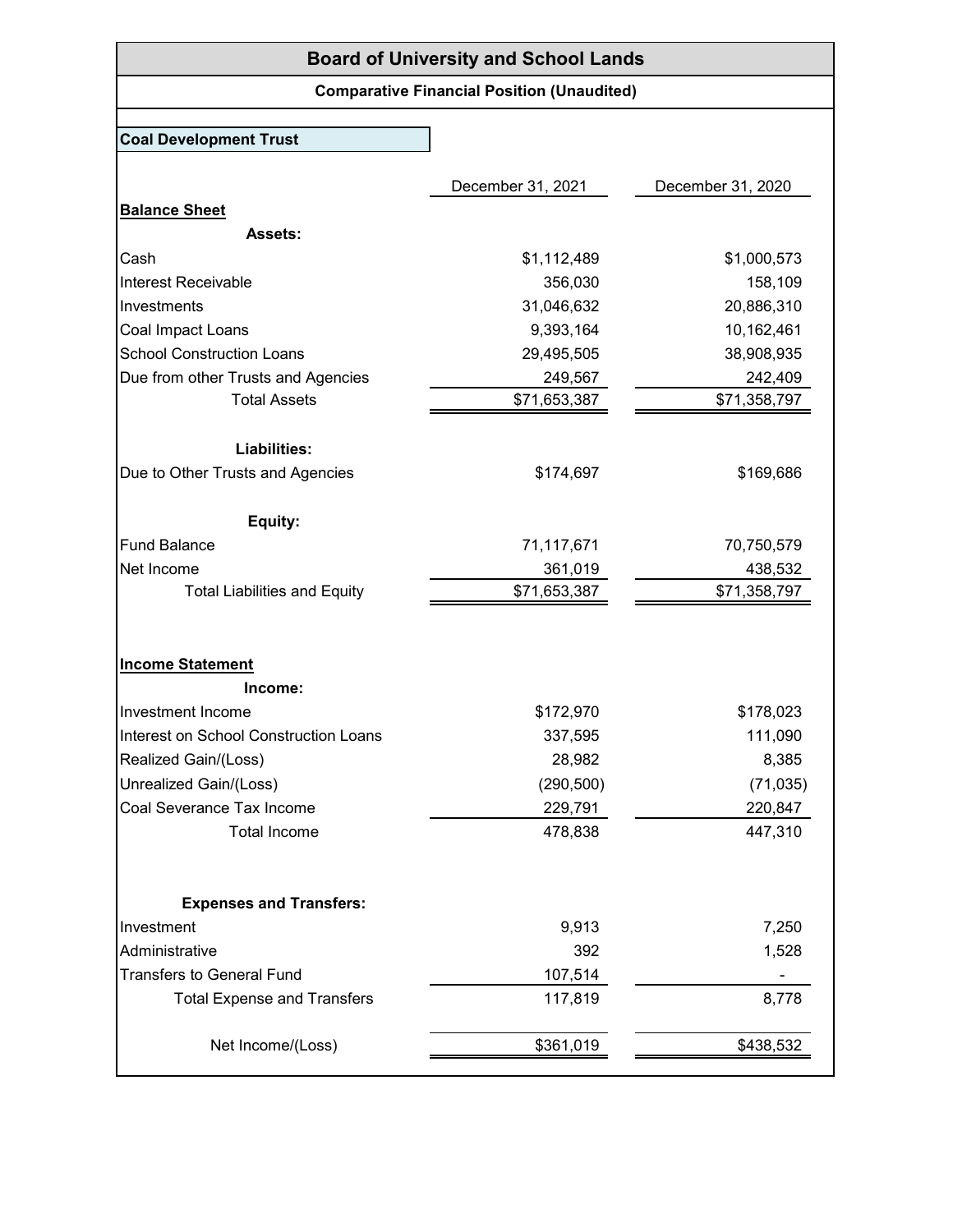| <b>Board of University and School Lands</b>           |                   |                   |
|-------------------------------------------------------|-------------------|-------------------|
| <b>Comparative Financial Position (Unaudited)</b>     |                   |                   |
| <b>Strategic Investment and Improvements Fund</b>     |                   |                   |
|                                                       | December 31, 2021 | December 31, 2020 |
| <b>Balance Sheet</b>                                  |                   |                   |
| <b>Assets:</b>                                        |                   |                   |
| Cash                                                  | \$273,609,561     | \$95,293,431      |
| Interest Receivable                                   | 704,774           | 1,046,709         |
| Investments                                           | 376,507,870       | 364, 162, 874     |
| Due from other Trusts or Agencies                     |                   | 73,986,212        |
| <b>Total Assets</b>                                   | \$650,822,205     | \$534,489,226     |
| Liabilities:                                          |                   |                   |
| <b>Accounts Payable</b>                               | \$0               | \$0               |
|                                                       |                   |                   |
| Equity:                                               |                   |                   |
| <b>Fund Balance</b>                                   | 860,465,447       | 767,541,457       |
| Net Income                                            | (209, 643, 242)   | (233,052,231)     |
| <b>Total Liabilities and Equity</b>                   | \$650,822,205     | \$534,489,226     |
| <b>Income Statement</b>                               |                   |                   |
| Income:                                               |                   |                   |
| Investment Income                                     | \$1,864,233       | \$2,914,000       |
| Realized Gain/(Loss)                                  | 312,765           | 134,563           |
| Unrealized Gain/(Loss)                                | (3, 134, 945)     | (1, 139, 919)     |
| Interest on Fuel Prod Facility                        | 13,135            | 7,546             |
| Interest - Miscellaneous                              | 93,942            |                   |
| Interest and Penalty                                  | 825,225           |                   |
| Royalties - Oil and Gas                               | 65,447,651        | 27,386,728        |
| Bonuses - Oil and Gas                                 | (3,618,768)       | 268,475           |
| Royalties - Coal                                      | 79,532            | 69,903            |
| Rents - Mineral                                       | 20,541            | 47,793            |
| Tax Income - Oil Extraction & Production Distribution |                   | 120,479,714       |
| <b>Total Income</b>                                   | 61,903,311        | 150,168,803       |
| <b>Expenses and Transfers:</b>                        |                   |                   |
| Administrative                                        | 725,487           | 632,086           |
| <b>Investment Expense</b>                             | 62,529            | 50,906            |
| <b>Transfers to General Fund</b>                      |                   | 382,200,000       |
| Transfer to Agriculture Department (HB 1009)          | 5,000,000         |                   |
| Transfer to Department of Commerce (SB 2018)          | 15,000,000        |                   |
| Transfer to ND Insurance Commissioner (SB 2287)       | 200,000           |                   |
| Transfer to Office of Management & Budget (HB 1015)   | 205,000,000       |                   |
| Transfer to Office of Management & Budget (SB 2014)   | 9,500,000         |                   |
| Transfer to Innovation Loan Fund (HB 1141)            | 15,000,000        |                   |
| Transfer to ND University System (SB 2003)            | 19,000,000        |                   |
| Bank of North Dakota                                  | 2,073,000         |                   |
| <b>Transfer from General Fund</b>                     | (14, 463)         |                   |
| Transfer to Agencies with Litigation Pool             |                   | 338,042           |
| <b>Total Expense and Transfers</b>                    | 271,546,553       | 382,882,992       |
| Net Income/(Loss)                                     | (209, 643, 242)   | (\$232,714,189)   |
|                                                       |                   |                   |

As of December 31, 2021 the SIIF had a fund balance of \$650,822,205. The fund balance is made up of two parts. The committed fund balance is that portion of the fund that has either been set aside until potential title disputes related to certain riverbed leases have been resolved or appropriated by the legislature. The uncommitted fund balance is the portion of the fund that is unencumbered, and is thus available to be spent or dedicate to other programs as the legislature deems appropriate. The uncommitted fund balance was \$167,580,236 as of December 31, 2021.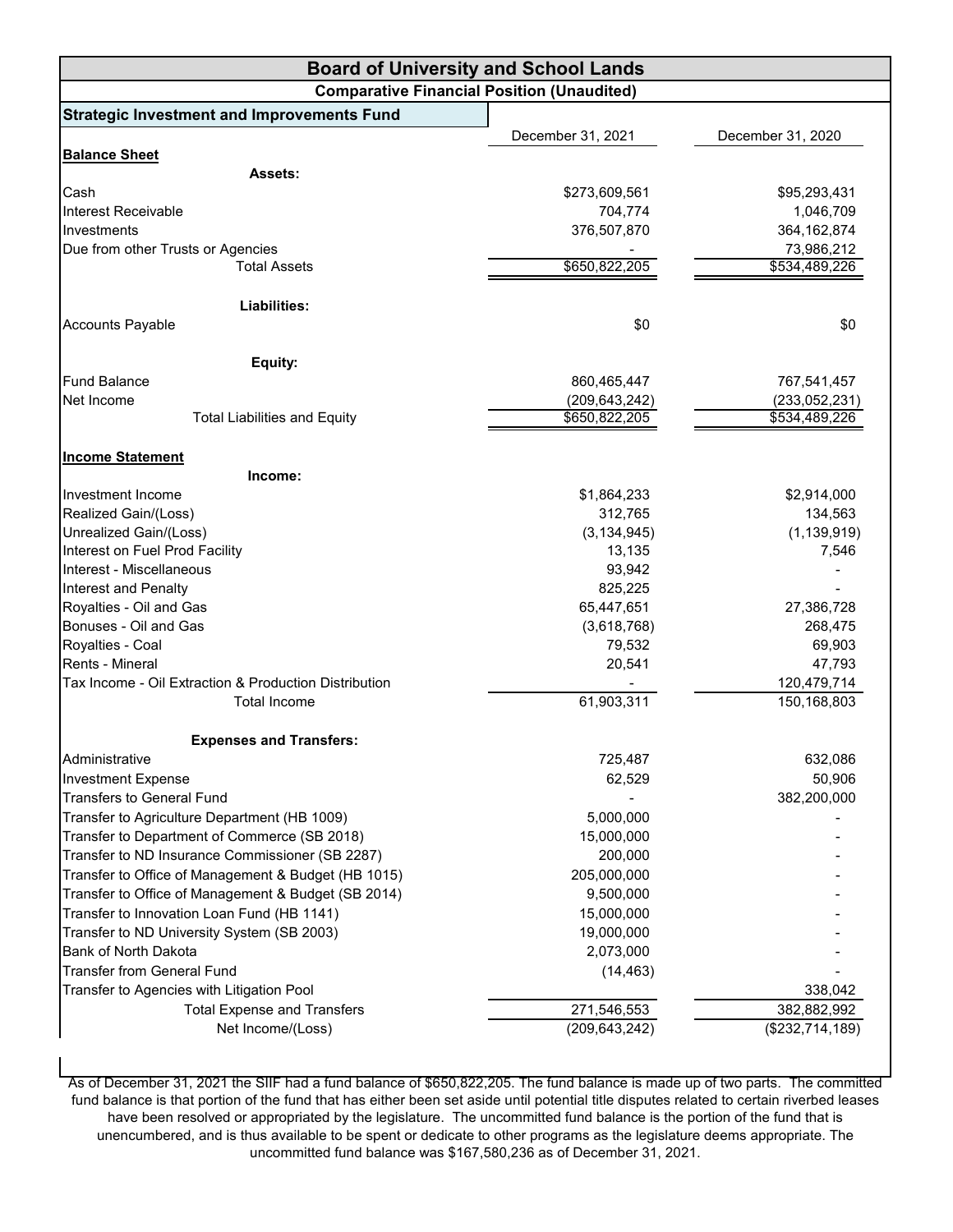| <b>Board of University and School Lands</b> |                                                     |                   |
|---------------------------------------------|-----------------------------------------------------|-------------------|
|                                             | <b>Comparative Fiduciary Statements (Unaudited)</b> |                   |
| Indian Cultural Trust                       |                                                     |                   |
|                                             | December 31, 2021                                   | December 31, 2020 |
| <b>Fiduciary Net Position</b>               |                                                     |                   |
| <b>Assets:</b>                              |                                                     |                   |
| Cash                                        | \$4,561                                             | \$3,335           |
| Interest receivable                         | 7,515                                               | 4,176             |
| Investments                                 | 1,478,592                                           | 1,367,197         |
| <b>Total Assets</b>                         | 1,490,668                                           | 1,374,708         |
| Liabilities:                                |                                                     |                   |
| Accounts payable                            |                                                     |                   |
| <b>Total Liabilities</b>                    |                                                     |                   |
| <b>Net Position:</b>                        |                                                     |                   |
| Net position restricted                     | 1,490,668                                           | 1,374,708         |
| <b>Total Net Position</b>                   | \$1,490,668                                         | \$1,374,708       |
| <b>Changes in Fiduciary Net Position</b>    |                                                     |                   |
| <b>Additions:</b>                           |                                                     |                   |
| Contributions:                              |                                                     |                   |
| Donations                                   | \$0                                                 | \$0               |
| <b>Total Contributions</b>                  | 0                                                   | 0                 |
| Investment Income:                          |                                                     |                   |
| Net change in fair value of investments     | 137,365                                             | 137,365           |
| Interest                                    | 16,785                                              | 16,785            |
| Less investment expense                     |                                                     |                   |
| Net Investment Income                       | 154,150                                             | 154,150           |
|                                             |                                                     |                   |
| Miscellaneous Income                        | (751)                                               | (751)             |
| <b>Total Additions</b>                      | \$153,399                                           | \$153,399         |
| <b>Deductions:</b>                          |                                                     |                   |
| Payments in accordance with Trust agreement |                                                     |                   |
| Administrative expenses                     |                                                     |                   |
| <b>Total Deductions</b>                     |                                                     |                   |
| Change in net position held in Trust for:   |                                                     |                   |
| Private-Purpose                             | 153,399                                             | 153,399           |
| <b>Total Change in Net Position</b>         | 153,399                                             | 153,399           |
| Net Position - Beginning FY Balance         | 1,441,059                                           | 1,221,309         |
| Net Position - End of Month                 | \$1,594,458                                         | \$1,374,708       |